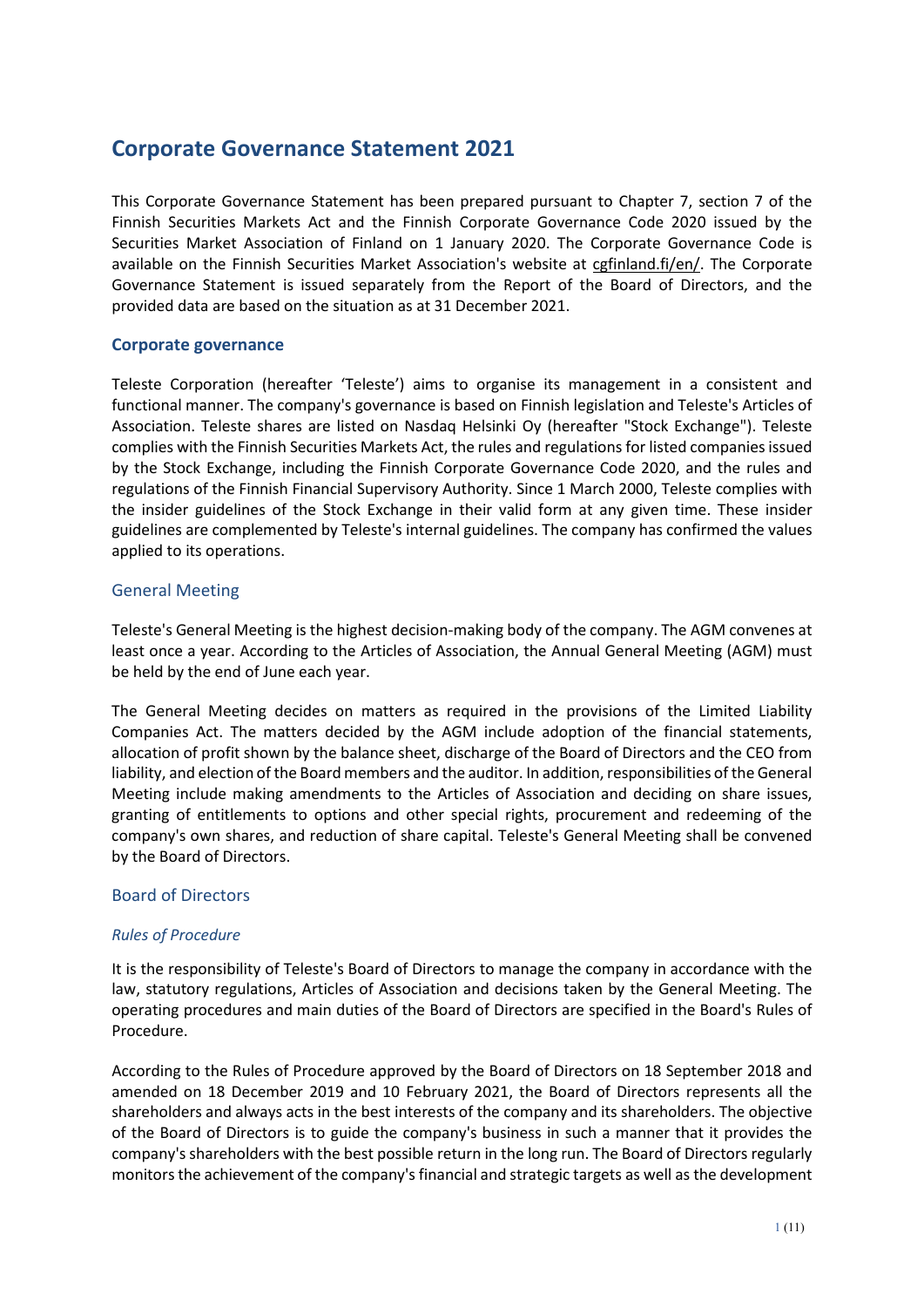of the company in accordance with the long-term goals. The Board of Directors provides the company management with external opinions and support. The Board is also responsible for ensuring that accounting, economic governance and risk management in the company are appropriately organised. In addition, as applicable, the Board of Directors is responsible for matters related to the preparation of the shareholders' meeting and the implementation of its decisions.

The Board of Directors considers matters that have a significant and long-lasting effect on the company and defines the powers of the Chief Executive Office (CEO). When considered necessary, the Board of Directors establishes committees to support its work. The Board of Directors decides on the members, chairpersons and rules of procedure of the committees.

In accordance with its Rules of Procedure, the Board of Directors:

- confirms the company's ethical values and policies and monitors their implementation;
- monitors the company management's communications with shareholders and the securities market and, when necessary, discusses the formation of shareholder interest and the response of the market;
- defines the company's dividend policy;
- annually confirms the company's basic strategy as well as the business objectives for the planning period derived from the basic strategy;
- annually studies the technical development as well as the general demand and competition environment in the industry and assesses the company's key risks on the basis of the analysis prepared by the CEO;
- reviews and approves interim financial statements and interim reports as well as the annual financial statements and the Report of the Board of Directors;
- holds a meeting with the chief auditors at least once a year;
- appoints and, when necessary, dismisses the CEO;
- makes the necessary proposals to the shareholders' meeting;
- grants authorisation to sign for the company and power of procuration;
- establishes Board committees, when necessary;
- approves proportional principles and processes for related party transactions and monitors and assesses transactions between the company and its related parties;
- considers any other matters that the Chairman of the Board and/or CEO have decided to place on the agenda for a meeting and matters that Board members have requested to be considered at a meeting by informing the Chairman about their request; and
- performs any other duties required by the Limited Liability Companies Act, the Articles of Association and other regulations.

In addition, matters requiring approval by the Board are listed in Appendix 1 to the Board of Directors' Rules of Procedure. The Rules of Procedure of the Board of Directors are available in their entirety on Teleste's website.

# *Members of the Board of Directors*

According to the Articles of Association, the Annual General Meeting elects a minimum of three and maximum of eight Board members each year. The Annual General Meeting (AGM) decides on the number of Board members and their election. The Board elects a Chairman of the Board from among its members. A person designated by the Board of Directors acts as the secretary of the Board.

The company has a nomination board that comprises three (3) members who represent the company's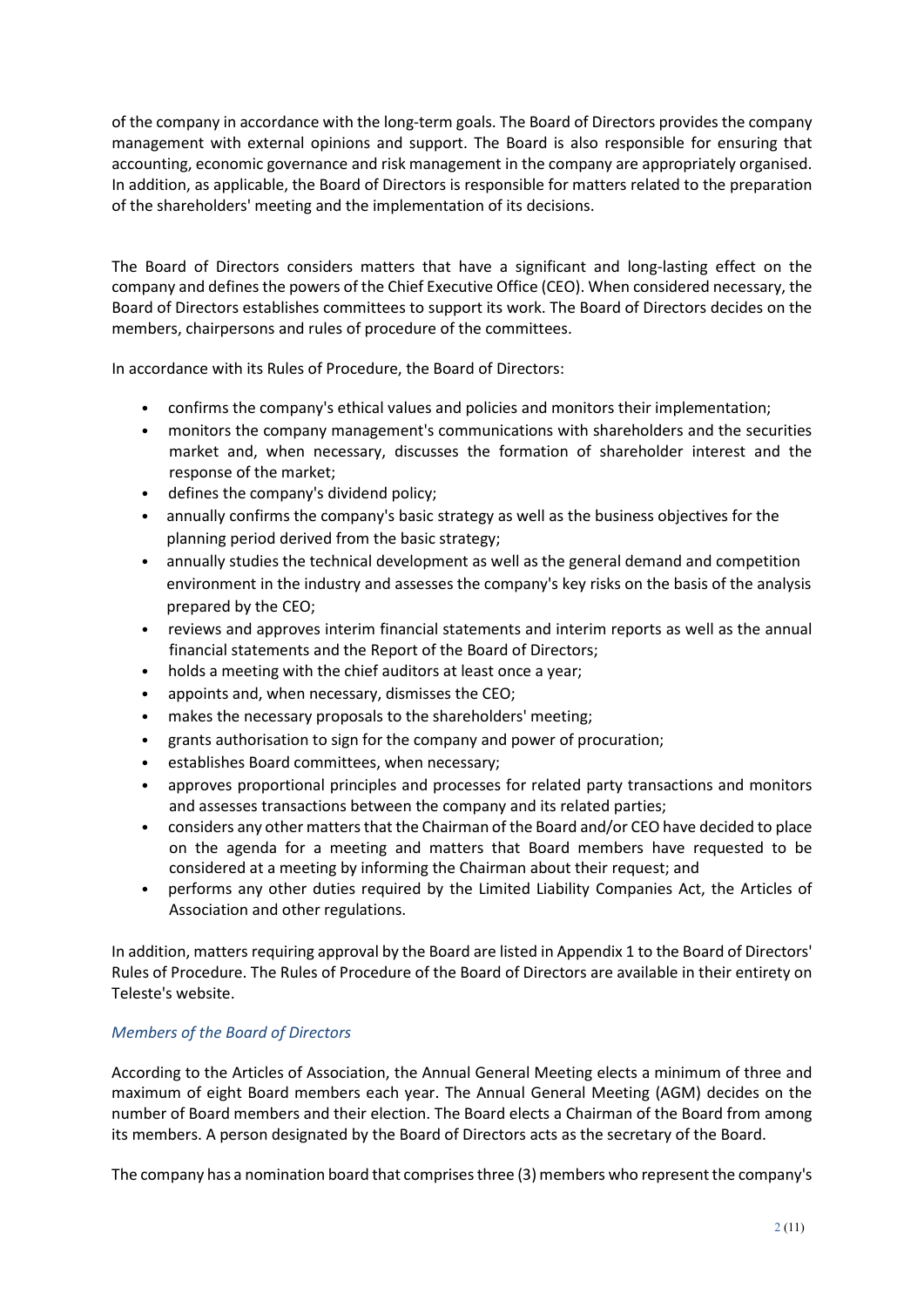three largest shareholders calculated on the basis of all shares conferred by the company on 30 August preceding the next annual general meeting. Its term continues until a new nomination board is elected. In addition to the required experience and areas of expertise, the guidelines on the diversity of the Board are taken into account when choosing candidates. In accordance with its Rules of Procedure, the duties of the nomination board include: a) preparing and presenting a proposal on the number of Board members to the AGM, b) preparing and presenting a proposal on the Board members to the AGM and advising the company's Board in respect of the composition of the Audit Committee, and c) preparing and presenting a proposal on the remuneration of the Board members. The Rules of Procedure of the nomination board are available in their entirety on Teleste's website.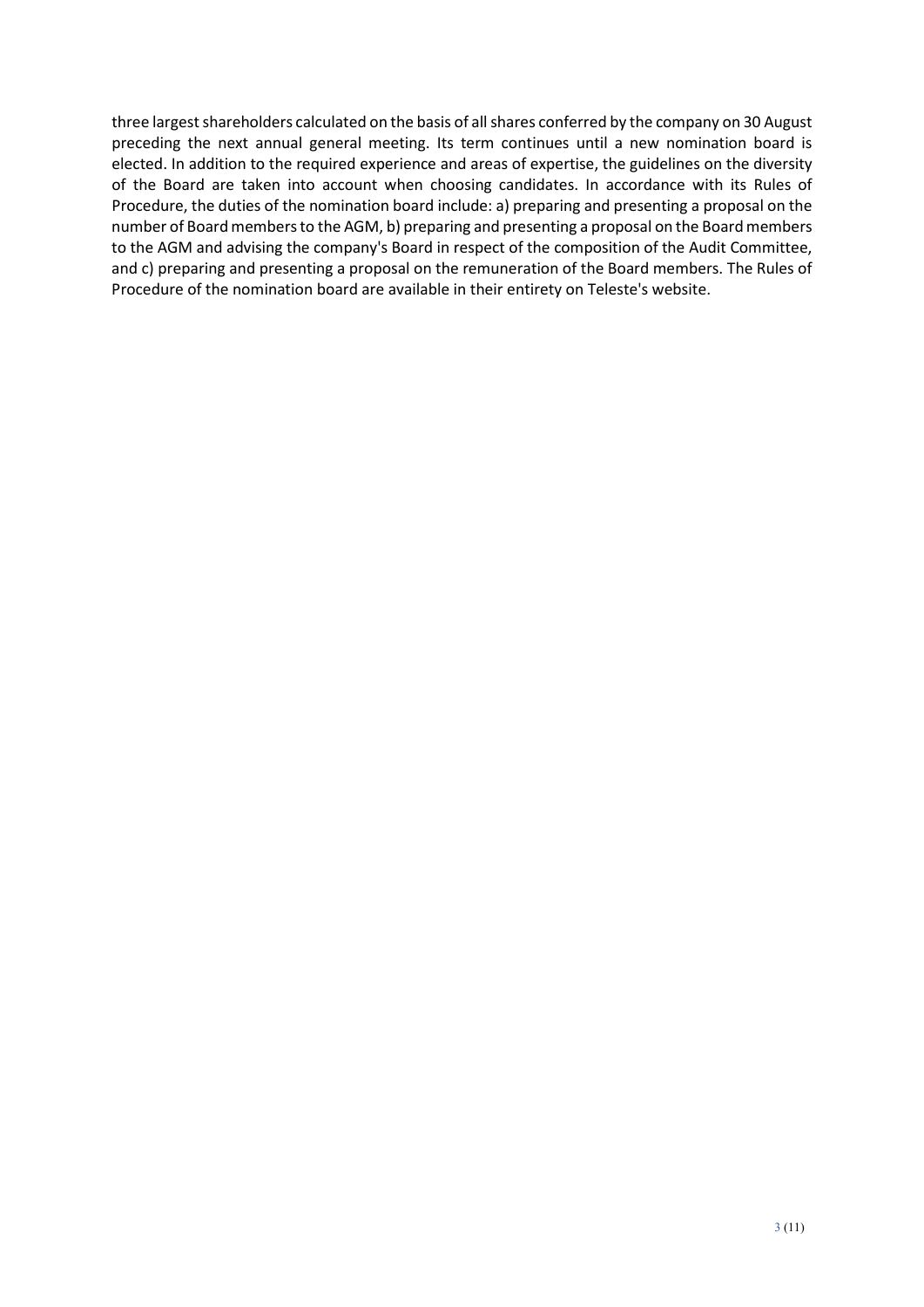The term of office of Board members is one year, lasting until the close of the Annual General Meeting following the election. The number of terms of a Board member is not limited.

The Annual General Meeting held on 7 April 2021 elected the six persons specified below to Teleste's Board of Directors. Timo Luukkainen was elected Chairman on 7 April 2021 by the members of the Board.

| <b>Member</b>     | <b>Position</b> | <b>Date of birth</b> | <b>Education</b> | <b>Principal occupation</b>       | <b>Member</b> |
|-------------------|-----------------|----------------------|------------------|-----------------------------------|---------------|
|                   |                 |                      |                  |                                   | since         |
|                   | Chairman        | 1954                 |                  | M.Sc. (Econ.), Board professional | 2016          |
| Luukkainen, Timo  |                 |                      | M.Sc. (Eng.),    |                                   |               |
| Himanen, Jussi    | Member          | 1972                 | M.Sc. (Eng.)     | Ramboll Finland, Business         | 2019          |
|                   |                 |                      |                  | <b>Development Director</b>       |               |
| Korpimies, Vesa   | Member          | 1962                 | M.Sc. (Econ.)    |                                   | 2019          |
|                   |                 |                      |                  | EM Group Oy, CEO                  |               |
| Leino-Haltia,     | Member          | 1971                 | D.Sc. (Econ.),   | Professor of Practice, Board      | 2020          |
| Mirel             |                 |                      | <b>CFA</b>       | professional                      |               |
| Mäkijärvi, Heikki | Member          | 1959                 | M.Sc. (Eng.)     |                                   | 2018          |
|                   |                 |                      |                  | Head of Telia Ventures            |               |
| Telanne, Kai      | Member          | 1964                 | M.Sc. (Econ.)    |                                   | 2008          |
|                   |                 |                      |                  | Alma Media Corporation, CEO       |               |

The members of the Board are not employed by the company, and on the basis of assessment in accordance with the issued Finnish recommendations, they are independent of the company. The Board members are independent of the company's significant shareholders, except for the following Board members:

- Timo Luukkainen Chairman of the Board of Tianta Oy from 6 April 2018. Tianta Oy is a significant shareholder of Teleste.
- Vesa Korpimies CEO and Board member of Tianta Oy. Tianta Oy is a significant shareholder of Teleste.

On 31 December 2021, Board members and their controlled entities held shares in Teleste Corporation and other companies included in the Teleste Group as follows:

| <b>Member</b>       | <b>Shareholding on 31 December 2021</b> |
|---------------------|-----------------------------------------|
| Himanen, Jussi      | 7,805 shares                            |
| Korpimies, Vesa     | 8,805 shares                            |
| Leino-Haltia, Mirel | 6,720 shares                            |
| Luukkainen, Timo    | 30,337 shares                           |
| Mäkijärvi, Heikki   | 9,721 shares                            |
| Telanne, Kai        | 30,868 shares                           |

On 31 December 2021, Board members or their controlled entities held no share-based entitlements in Teleste Corporation or other companies included in the Teleste Group.

In 2021, Teleste's Board of Directors held 10 meetings. The Board members attended the meetings as follows:

| Himanen, Jussi      | 10/10 (100%) |
|---------------------|--------------|
| Korpimies, Vesa     | 10/10 (100%) |
| Leino-Haltia, Mirel | 10/10 (100%) |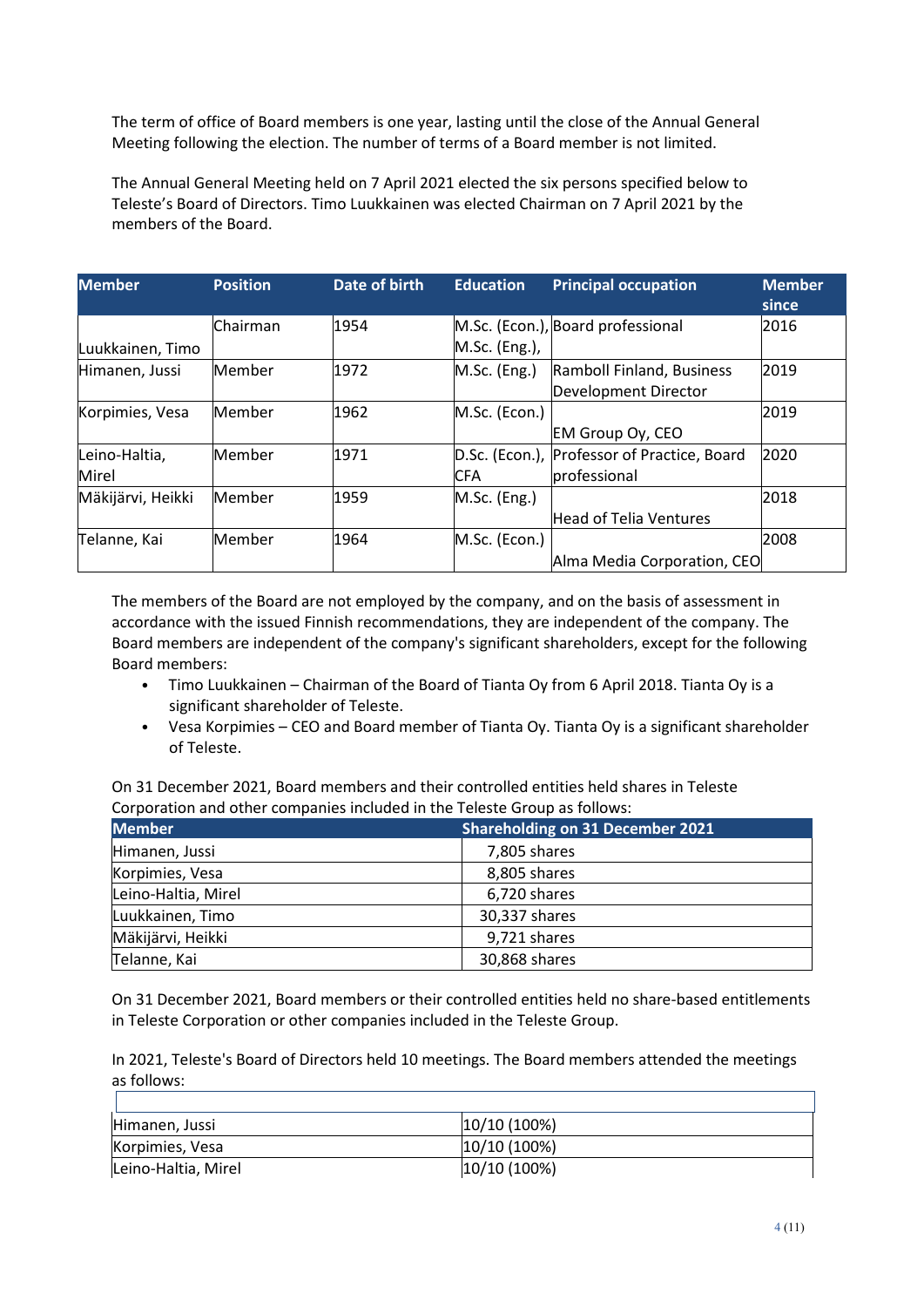| Luukkainen, Timo  | $ 10/10(100\%)$ |
|-------------------|-----------------|
| Mäkijärvi, Heikki | $ 10/10(100\%)$ |
| Telanne, Kai      | $ 10/10(100\%)$ |

In addition to the Board members, meetings of the Board were attended by the CEO, the CFO and the secretary to the Board, as well as other persons who were specifically invited as necessary.

## *Principles concerning the diversity of the Board of Directors*

Teleste has established principles concerning the diversity of the Board of Directors, taking into account the extent of the company's business and the needs related to its phase of development. Teleste's Board of Directors adopted the diversity principles concerning the Board of Directors on 10 August 2016.

It is in the interests of Teleste and its shareholders that Teleste's Board of Directors is composed of people with different educational and professional backgrounds and international experience, and that Board members have complementary expertise and knowledge in different topics, such as Teleste's field of business and the related technologies, risk management and international sales and marketing. Teleste's objective is that both genders are represented in the Board of Directors.

The Annual General Meeting held on 7 April 2021 elected six members to the Board of Directors: five men and one woman. All of the Board members have a degree in technology or business. All of the other aforementioned factors and characteristics relevant to diversity were also represented in the Board of Directors in 2021.

## *Remuneration of Board members*

The Annual General Meeting decides on the remuneration of the members of the Board of Directors. The Annual General Meeting held on 7 April 2021 decided on the following remunerations for Board service until the next AGM: the Chairman of the Board will be paid EUR 66,000 a year and each member EUR 33,000 a year. The annual remuneration of the Board member who acts as the chairman of the Audit Committee shall be EUR 49,000 per year. Of the remuneration to be paid to the Board members, 40% of the total gross remuneration amount will be used to purchase Teleste Corporation's shares for the Board members through trading on a regulated market organised by Nasdaq Helsinki Ltd and the rest will be paid in cash. In addition, EUR 400 per meeting shall be paid to the members of the Board of Directors' Audit Committee as a meeting fee for each meeting they attend. However, a separate meeting fee shall not be paid to the members of the Board of Directors nor the Chairman of the Audit Committee.

Salaries, remuneration and fringe benefits paid to the Board of Directors in 2021 were as follows:

- Luukkainen, Timo, EUR 66,000, including 4,427 Teleste Corporation shares
- Leino-Haltia, Mirel, EUR 49,000, including 3,286 Teleste Corporation shares
- Himanen, Jussi, EUR 35,400, including 2,213 Teleste Corporation shares
- Korpimies, Vesa, EUR 35,400, including 2,213 Teleste Corporation shares
- Mäkijärvi, Heikki, EUR 33,000, including 2,213 Teleste Corporation shares
- Telanne, Kai, EUR 33,000, including 2,213 Teleste Corporation shares

#### *Audit Committee*

On 5 April 2018, Teleste's Board of Directors established an audit committee to prepare matters concerning the company's financial reporting and supervision. The Audit Committee assists the Board of Directors by preparing the matters that fall within the responsibilities of the Audit Committee. The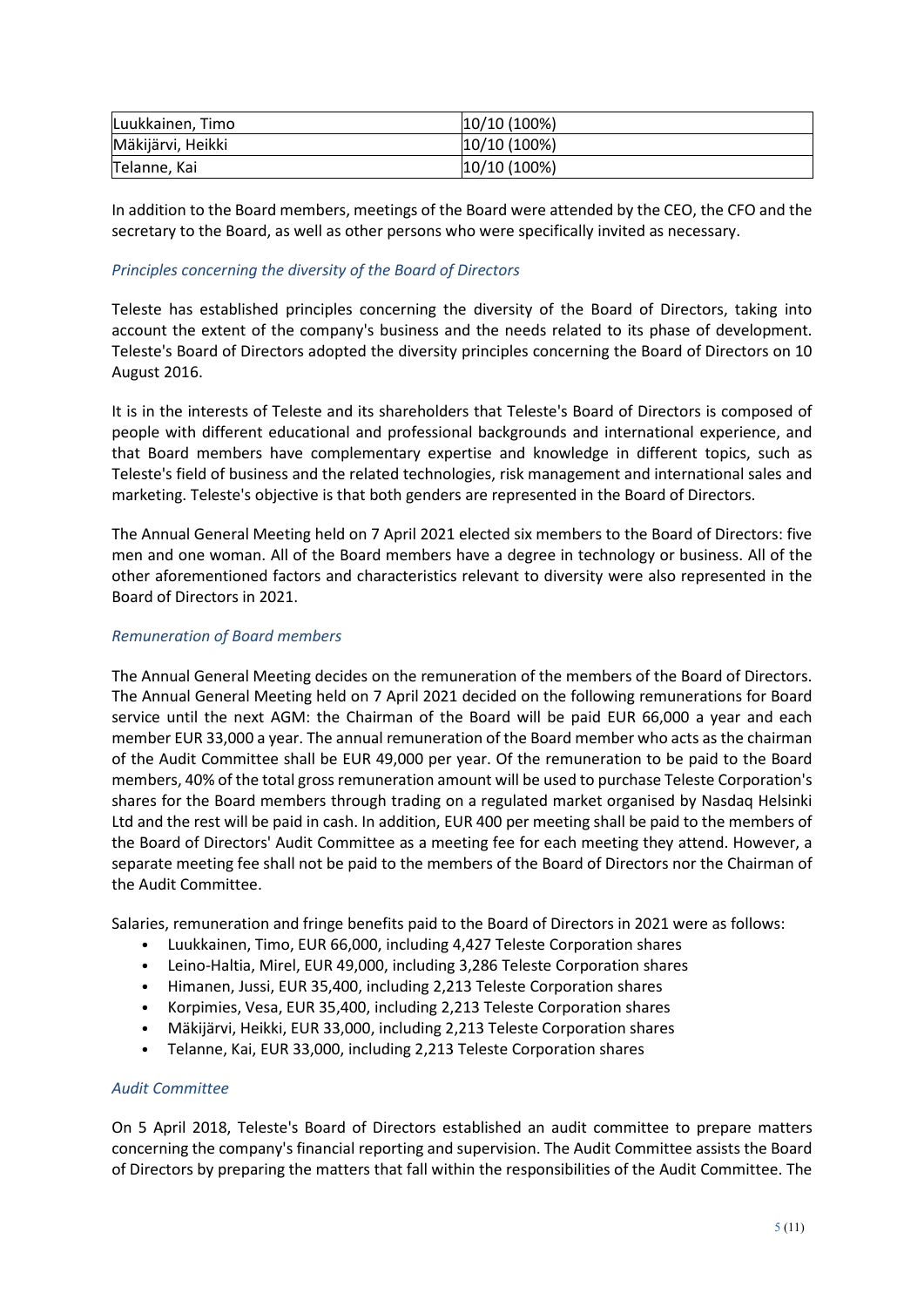Audit Committee shall convene at least four times a year, in accordance with a schedule confirmed by the chairperson of the Audit Committee.

The majority of the members of the Audit Committee must be independent of the company. In addition, at least one member must be independent of the company's significant shareholders. The Audit Committee members must have

sufficient expertise and experience considering the responsibilities of the committee and obligatory auditing-related duties. At least one Audit Committee member must have expertise in accounting or auditing.

The Audit Committee consists of a minimum of three Board members, each of whom fulfils the requirements on independence and understanding of financial information as well as any other requirements specified in Finnish law and regulations concerning Finnish listed companies.

In addition to the committee members, the participants in Audit Committee meetings include the company's CEO, CFO, auditor and the secretary to the Audit Committee. The Audit Committee may invite other experts or representatives of the operative management to attend its meetings as necessary. Any Board member may attend Audit Committee meetings at their discretion. The minutes and materials of the Audit Committee are available to all Board members.

The chairperson of the Audit Committee presents the committee's most important observations, its recommendations and a summary of Audit Committee meetings to the Board of Directors.

The Board of Directors that convened after Teleste Corporation's AGM on 7 April 2021 decided on the following Audit Committee composition: Mirel Leino-Haltia (Chair), Jussi Himanen and Vesa Korpimies.

| <b>Member</b>       | <b>Participation (%)</b> |  |
|---------------------|--------------------------|--|
| Himanen, Jussi      | 6/6 (100%), member       |  |
| Korpimies, Vesa     | 6/6 (100%), member       |  |
| Leino-Haltia, Mirel | 6/6 (100%), Chair        |  |

In 2021, the Audit Committee held 6 meetings. The members attended the meetings as follows:

According to the Rules of Procedure of the Audit Committee, the responsibilities of the Audit Committee include:

• monitoring of Teleste Corporation's economic and financial situation, taxation position as well as the financial

statement reporting process;

• monitoring and assessment of the financial reporting system;

• supervision of compliance with the accounting policies for consolidated financial statements and with the IFRS;

- reviewing interim reports and financial statements and giving recommendations to the Board of Directors before the publication of stock exchange releases on interim reports and financial statements;
- assessment of the use and presentation of alternative performance measures;
- processing of the statement of non-financial information;
- assessment of the efficiency of the company's internal control and risk management

systems;

- monitoring of significant economic, financial and tax risks;
- supervision of compliance with policies and principles confirmed by the Board as well as internal auditing;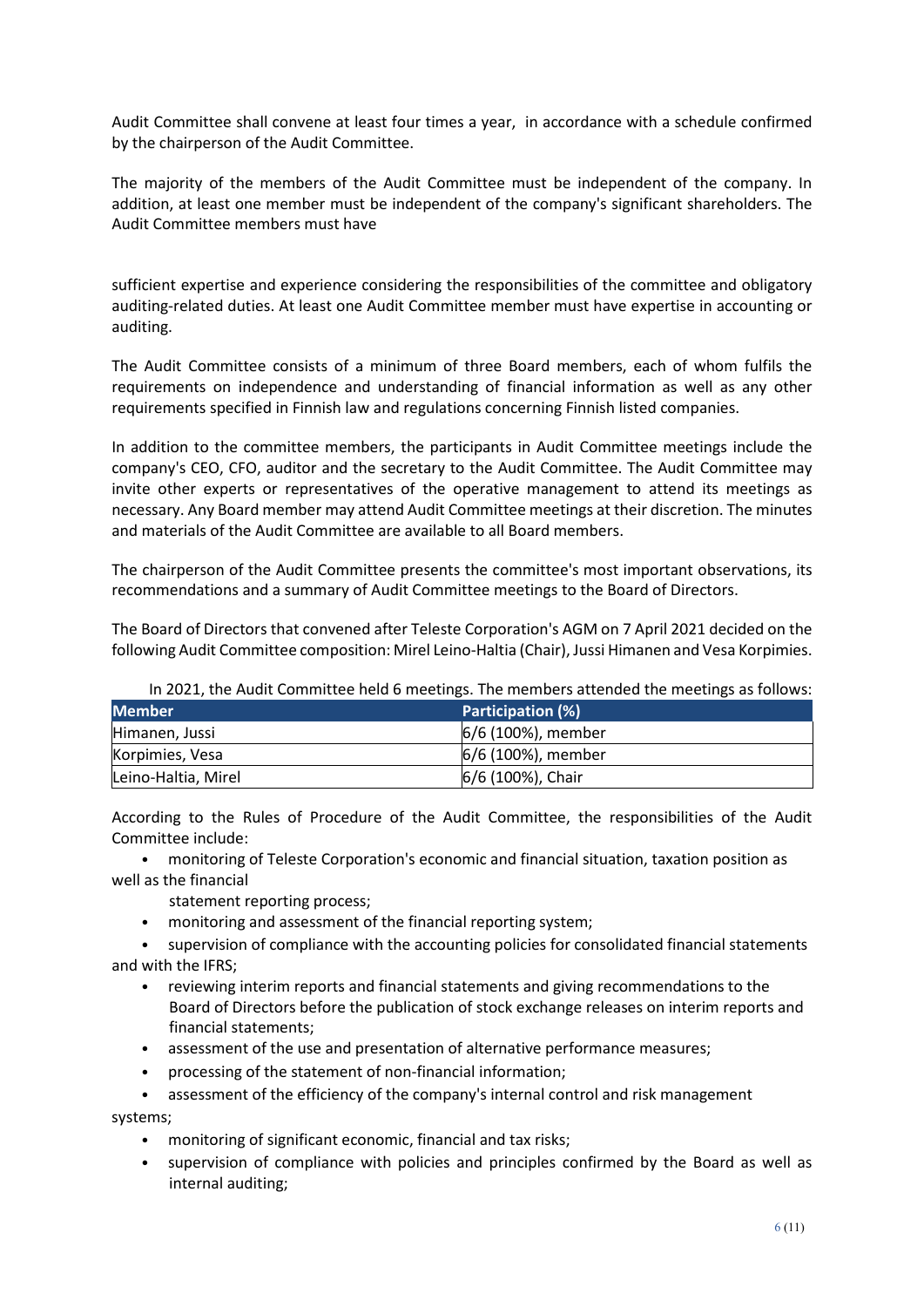• processing of the Corporate Governance Statement;

• monitoring of the company's information management strategy and data security-related policies;

• monitoring of the statutory audit of the financial statements and consolidated financial statements;

- evaluation of the independence of the statutory auditor;
- monitoring of the additional services provided by the audit firm;
- preparation of a proposal to the Annual General Meeting on the election of auditor and communication with the auditor;
- definition of principles applicable to the monitoring and assessment of related party transactions;
	- assessment of legal and regulatory compliance processes; and
	- performing other tasks assigned to the committee by the Board of Directors.

The Rules of Procedure of the Audit Committee are available in their entirety on Teleste's website.

# President and CEO

The company's CEO is in charge of the Group's business operations and corporate governance in accordance with the law, Teleste's Articles of Association and the instructions and regulations issued by the Board.

The detailed terms of employment of the CEO are specified in a separate contract approved by the Board of Directors. The CEO is not a member of Teleste's Board of Directors. The CEO is assisted by the Management Group.

The company's Board of Directors decides on the salary, remuneration and other benefits received by the CEO. The key terms of the written CEO agreement between the company and CEO Jukka Rinnevaara, the CEO's remuneration and the CEO's pension security are described in the remuneration report for Teleste's governing bodies, which is published in the Investors section of the company's website.

Teleste's President and CEO, Jukka Rinnevaara, b. 1961, M.Sc. (Econ.), started as CEO on 1 November 2002. After Jukka Rinnevaara reached his contractual retirement age in spring 2021, he transferred the duties of CEO to his successor on 31 December 2021. Esa Harju, born 1967, M.Sc. (Eng.), was appointed the company's new CEO effective from 1 January 2022. CEO Esa Harju's responsibilities and role in the company and the Board of Directors are the same as his predecessor's.

# Management Group

On 31 December 2021, the Group's Management Group consisted of seven members including the CEO, to whom the members of the Management Group report. The members of the Management Group are directors of Teleste's business units and Group functions. The subsidiaries operate as part of the business units. Teleste's Management Group is chaired by the CEO who reports to the Board of Directors. The Management Group has no authority under law or the Articles of Association. On 31 December 2021, Teleste's Management Group consisted of the following members: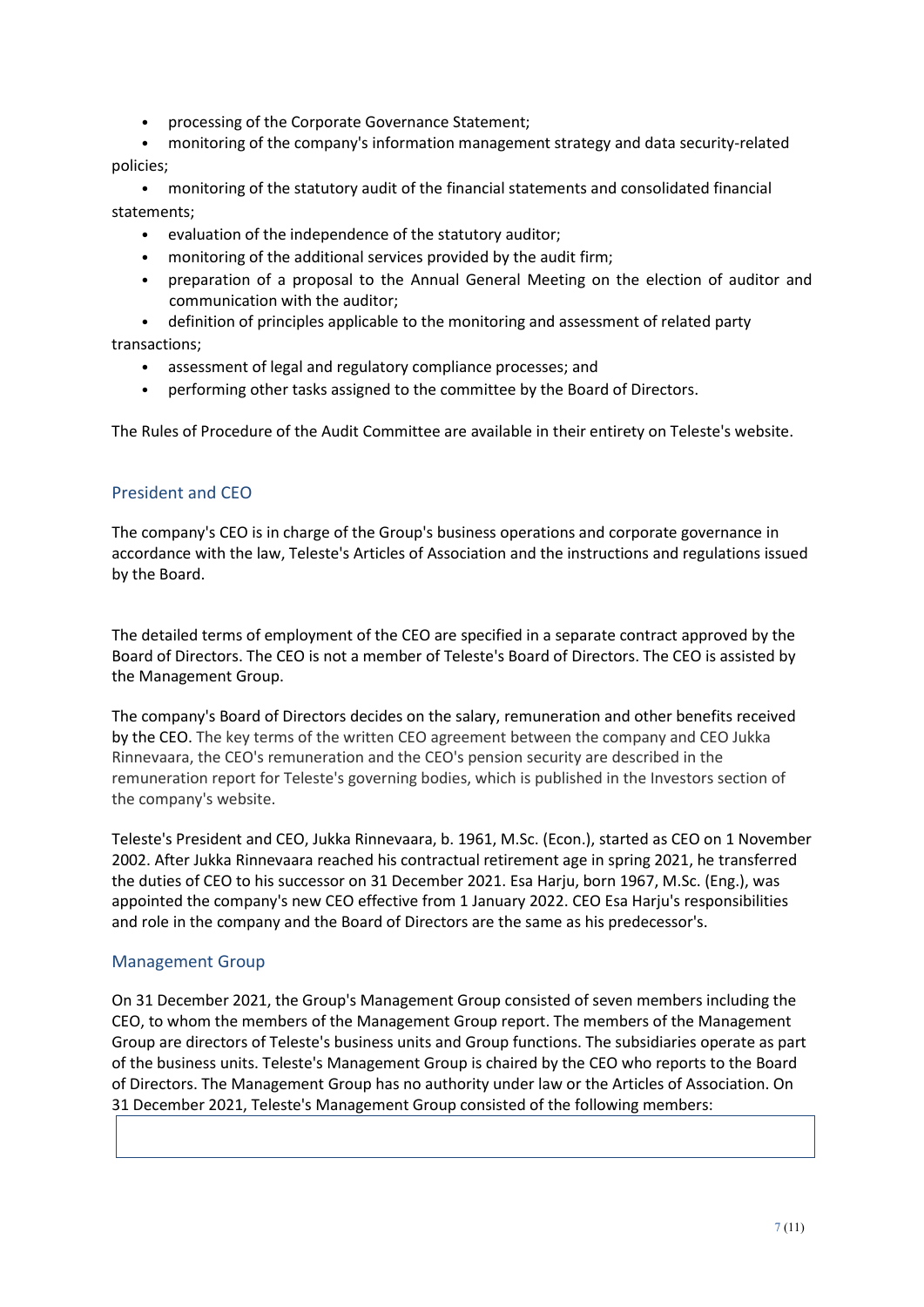| Rinnevaara,<br>Jukka      | 1961 |                                | M.Sc. (Econ.) President and CEO | Is in charge of the Group's<br>business operations and<br>corporate governance in<br>accordance with the law,<br><b>Teleste's Articles of Association</b><br>and the instructions and |
|---------------------------|------|--------------------------------|---------------------------------|---------------------------------------------------------------------------------------------------------------------------------------------------------------------------------------|
| Hyytiäinen,<br>Juha       | 1967 | M.Sc. (Econ.)                  | <b>CFO</b>                      | Area of responsibility: finance<br>$l$ and IT                                                                                                                                         |
| Narjus, Hanno             | 1962 | M.Sc. (Econ.)                  | Senior Vice President           | Area of responsibility: Networks<br>business unit                                                                                                                                     |
| Harju, Esa                | 1967 | $M.Sc.$ (Eng.)                 | Senior Vice President           | Area of responsibility: Video<br>Security and Information<br>business unit                                                                                                            |
| Järvenpää,<br>Pasi        | 1967 | M.Sc. (Eng.)                   | Head of R&D                     | Area of responsibility: Teleste's<br>research and development                                                                                                                         |
| Mattila,<br><b>Markus</b> | 1968 | $M.Sc.$ (Eng.)                 | <b>Operations</b>               | Senior Vice President, Area of responsibility: Teleste's<br><b>Operations</b>                                                                                                         |
| Vanne,<br>Tuomas          | 1979 | M.Sc.<br>(Military<br>Science) | Head of HR                      | Area of responsibility: HR                                                                                                                                                            |

The Management Group handles the main issues related to managing the company, such as matters related to strategy, budgets, interim reports and acquisitions, and prepares investments for approval by the Board of Directors. As a rule, the Management Group meets once a month and at other times when necessary.

The Board of Directors decides on the management's incentive and remuneration systems on the basis of the CEO's proposal.

# **Incentive schemes and ownership by the management**

#### Management Group's shareholding and share-based entitlements

On 31 December 2021, Management Group members and their controlled entities held shares in Teleste Corporation and other companies included in the Teleste Group as follows:

| <b>Member</b>     | <b>Shareholding on 31 December 2021</b> |
|-------------------|-----------------------------------------|
| Rinnevaara, Jukka | 110,354 shares                          |
| Hyytiäinen, Juha  | 9,564 shares                            |
| Narjus, Hanno     | 7,808 shares                            |
| Harju, Esa        | 13,713 shares                           |
| Järvenpää, Pasi   | 5,651 shares                            |
| Mattila, Markus   | 10,943 shares                           |
| Vanne, Tuomas     | 1,775 shares                            |

On 31 December 2021, Teleste did not have any running stock option programmes, and the CEO, the members of the Management Group or their controlled entities did not hold any Teleste options or other share-based entitlements.

#### **Share-based incentive programme LTI 2018**

On 7 February 2018, Teleste's Board of Directors decided on the establishment of a new long-term share-based incentive programme to be offered to Teleste's key employees (hereafter "LTI 2018").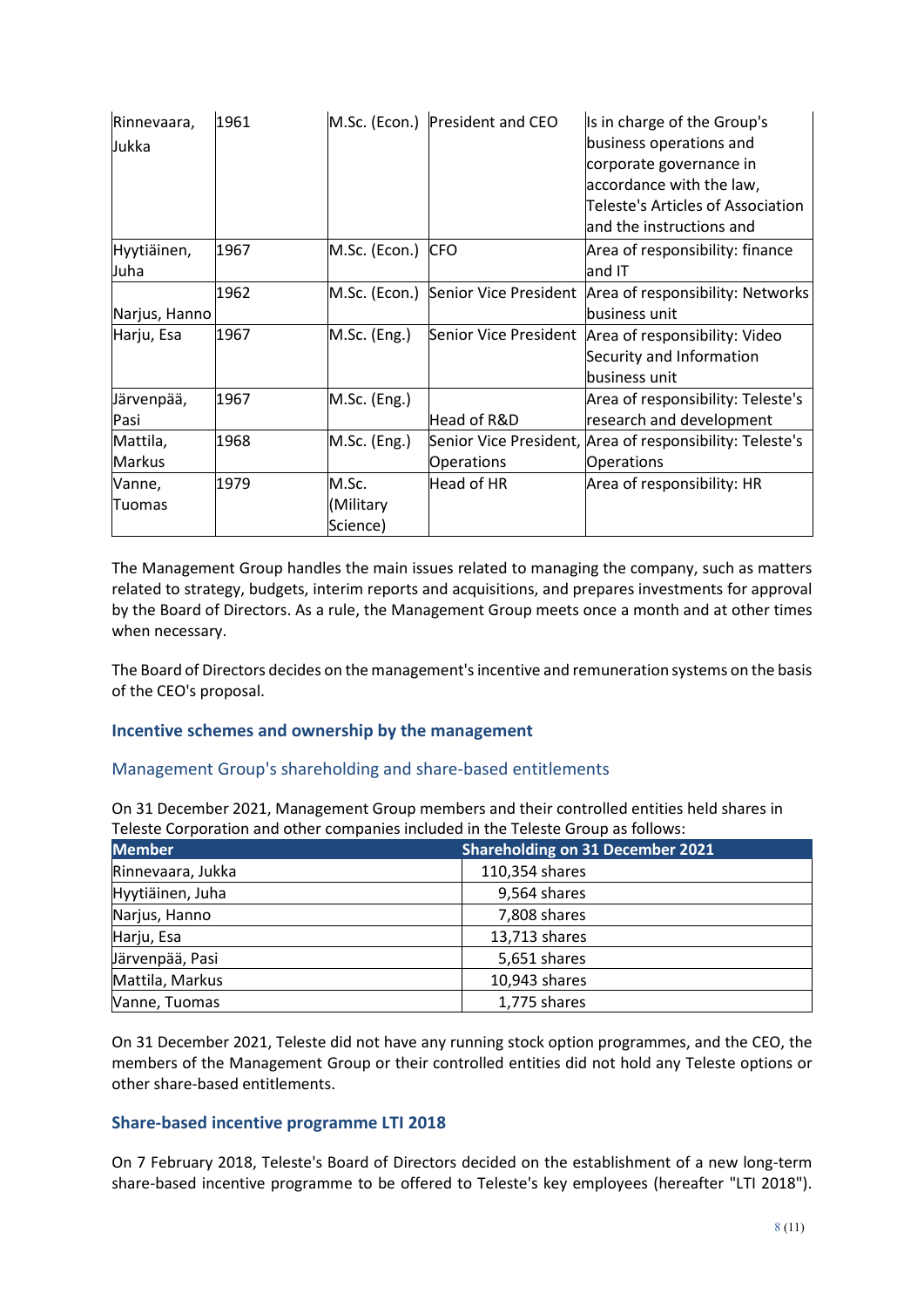The objective of LTI 2018 is to align the key employees' interests with those of Teleste's shareholders by creating a long-term equity interest for the key employees and, consequently, to increase the company's value in the long term and to drive a performance culture, retain key employees and offer the key employees competitive compensation for excellent performance.

LTI 2018 consists of three annually commencing plans with the following main elements: an investment in Teleste shares as a precondition for the key employee's participation in the individual plan, a matching share plan with a three-year vesting period based on the individual investment and a performance share plan with a three-year performance period.

The matching share plan includes the investment of a participant in Teleste's shares and the delivery of matching shares as a long-term incentive reward against the invested shares. After the three-year vesting period, the key employee receives one matching share for each two invested shares free of charge.

The performance matching plan includes a three-year performance period. The potential share rewards will be delivered if the performance targets set by the Board of Directors are achieved. The performance measure applied in the performance share plan in each of the plans in effect is the total shareholder return (TSR) of Teleste's share. The above investment in Teleste's shares is the requirement for an individual key employee to be included in the plan.

The gross quantity of matching shares payable under the matching share plan 2019-2021 is 17,537 shares and under the performance share plan at maximum 274,620 shares. The Board of Directors approved 33 key employees as eligible to participate in the plans beginning in 2019. At the end of 2021, altogether 23 key employees were approved as eligible to participate in the plan.

The gross quantity of matching shares payable under the matching share plan 2020-2022 is 18,451 shares and under the performance share plan at maximum 281,700 shares. The Board of Directors approved 33 key employees as eligible to participate in the plans beginning in 2020. At the end of 2021, altogether 27 key employees were approved as eligible to participate in the plan.

The gross quantities of shares delivered under the 2018-2020 plan that ended in April 2021 were 13,963 shares and 0 performance matching shares. A net quantity of 8,225 shares were delivered to the key employees entitled to reward through a directed share issue on 23 March 2021.

# **Share-based incentive programme LTI 2021**

On 10 February 2021, Teleste's Board of Directors decided on the establishment of a new long-term share-based incentive programme to be offered to Teleste's key employees (hereafter "LTI 2021"). The objective of LTI 2021 is to align the key employees' interests with those of Teleste's shareholders by creating a long-term equity interest for the key employees and, consequently, to increase the company's value in the long term and to drive a performance culture, retain key employees and offer the key employees competitive performance-based compensation.

LTI 2021 consists of one three-year plan with the following main elements: an investment in Teleste shares as a precondition for the key employee's participation in the individual plan, a matching share plan with a three-year vesting period based on the individual investment and a performance share plan with a three-year performance period.

The matching share plan 2021-2023 comprises the individual key employee's investment in Teleste's shares and the delivery of a specific number of matching shares without consideration as a share reward based on the share investment after the three-year vesting period. The matching ratio applied to the matching share plan is one matching share for each two shares invested.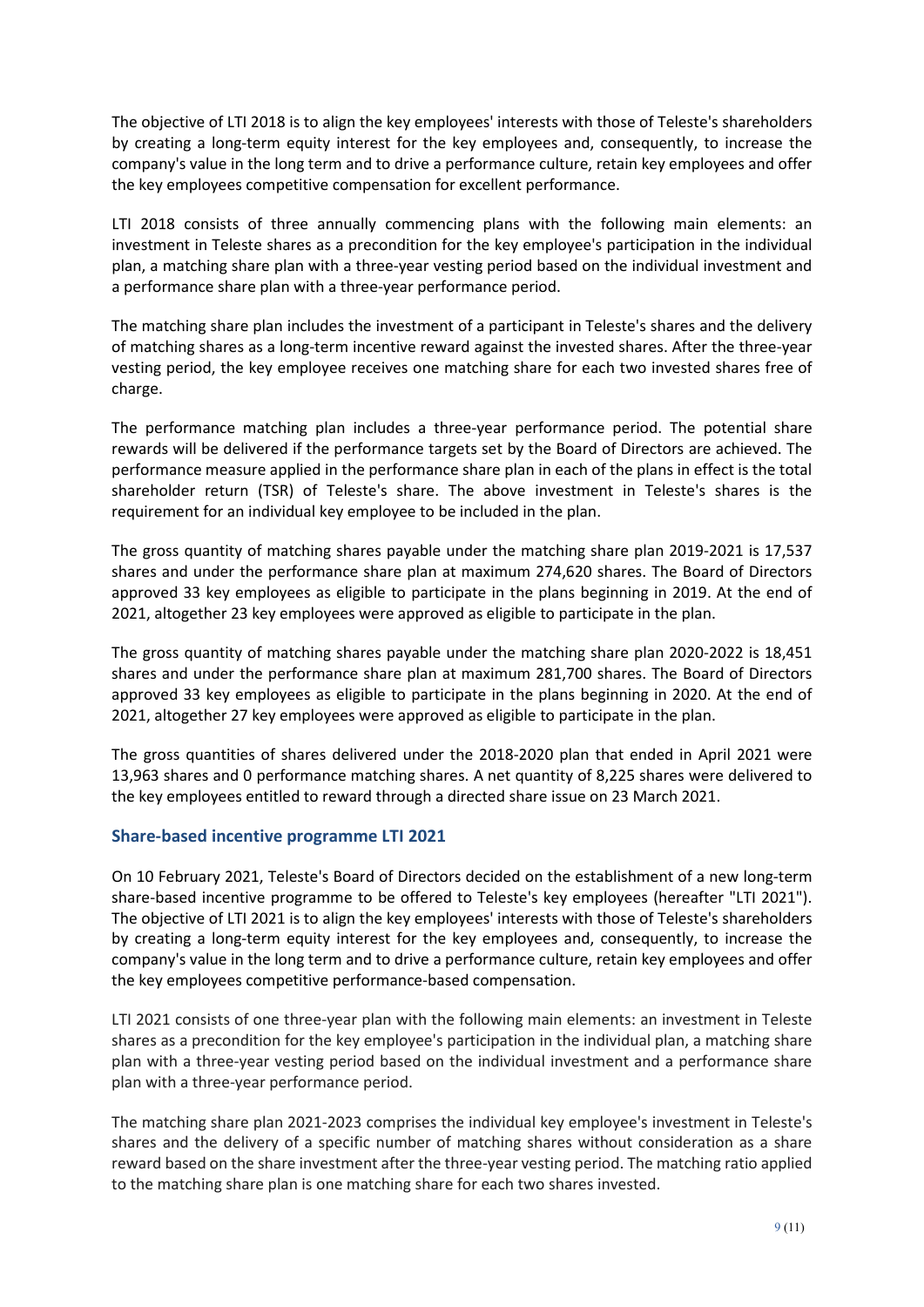The performance share plan 2021-2023 comprises a three-year performance period. The potential share rewards will be delivered if the performance targets set by the Board of Directors are achieved. The performance measure applied in the plan is the total shareholder return (TSR) of the Teleste share.

The gross quantity of matching shares payable under the matching share plan 2021-2023 is 21,313 shares and under the performance share plan at maximum 318,000 shares. The Board of Directors approved 33 key employees as eligible to participate in the plans beginning in 2021. At the end of 2021, altogether 31 key employees were approved as eligible to participate in the plan.

## **Auditing, revisions and remuneration of the auditor**

The term of office of Teleste's auditor expires at the closing of the first Annual General Meeting following the election.

On 7 April 2021, Teleste's Annual General Meeting elected the audit firm PricewaterhouseCoopers Oy (PwC) as the company's auditor. The audit firm appointed Markku Launis, APA, as the auditor in charge.

In addition to their statutory duties, the auditors report their observations to Teleste Corporation's Board of Directors and Audit Committee and attend at least one Board meeting each year.

In 2021, Teleste Group's auditing expenses totalled EUR 172,368, with PwC accounting for EUR 106,662. In addition, Teleste Group companies have received other consultation services from various units of PwC for a total of EUR 13,816 and from other than PwC auditors for EUR 52,130.

## **Insider management**

Since 1 March 2000, Teleste complies with the insider guidelines of Nasdaq Helsinki Oy in their valid form at any given time. The company also has its own insider guidelines, which have been approved by the company's Board of Directors.

Teleste maintains project-specific and event-specific insider lists as necessary. Project-specific insider lists include the persons who work for Teleste under an employment contract or other agreement and receive insider information concerning an individual project, as well as any other persons to whom Teleste discloses insider information concerning an individual project. 'Project' refers to an identifiable arrangement or set of procedures which is being prepared at Teleste in strict confidence and which, when disclosed, could materially affect the value of Teleste's financial instrument. The CEO evaluates each case to determine whether a set of procedures or an arrangement is considered as a project.

Persons discharging managerial responsibilities at Teleste with the obligation to notify are the Board members, the CEO, the CFO, the SVP in charge of the Networks business unit and the SVP in charge of the Video Security and Information business unit. They and persons closely associated with them shall notify Teleste and the Finnish Financial Supervisory Authority of any transactions they conduct in Teleste's financial instruments. Teleste informs about transactions reported to it in a specific stock exchange release. It is recommended for persons discharging managerial responsibilities at Teleste to time their trading activities involving financial instruments issued by Teleste in such a manner that as accurate as possible information affecting the value of the share is available in the market.

The persons discharging managerial responsibilities at Teleste are not permitted, on their own account or on behalf of others, directly or indirectly, to trade in financial instruments issued by Teleste during the "closed window" period, that is, for thirty (30) days prior to the publication of an interim report and financial statement release. Teleste has expanded the closed window to also apply to persons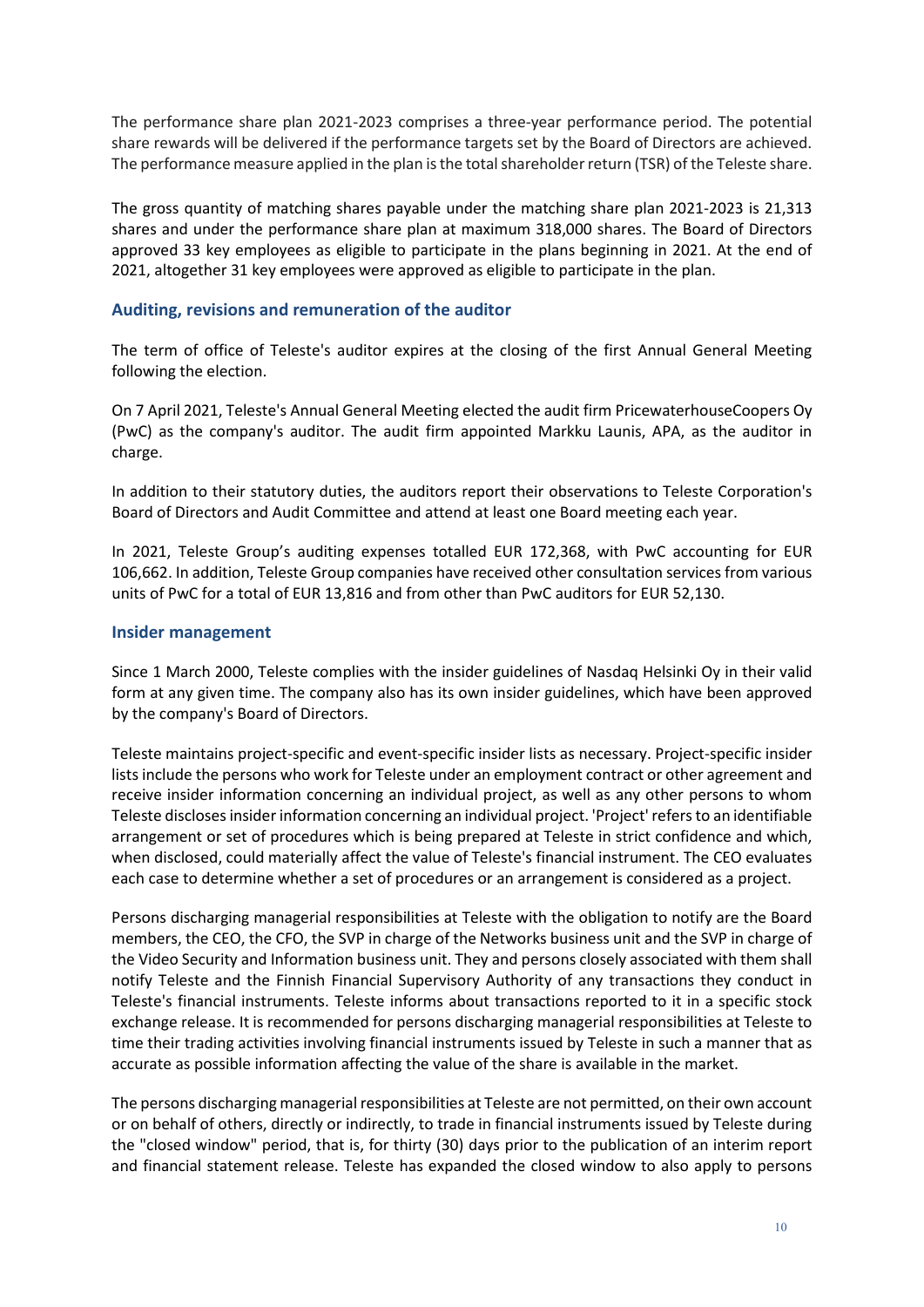participating in the preparation of interim reports and/or financial statement releases. Such persons are subject to the same closed window of thirty (30) days.

Teleste's insider administration supervises compliance with the insider guidelines and maintains insider lists as well as a list of persons discharging managerial responsibilities and persons closely associated with them. Teleste's Legal Counsel is in charge of insider issues.

People employed by Teleste may report any suspected violations of rules and regulations concerning the financial markets through an independent channel within the company.

#### **Related party transactions, internal control, risk management and internal auditing**

## Related party transactions

Teleste assesses and monitors related party transactions in accordance with the Corporate Governance and Teleste's internal guidelines. Teleste strives to ensure that any conflicts of interest are taken into account in the decision-making process. The main rule is that all related party transactions always relate to Teleste's normal business and are in line with the company's purpose and conducted on normal commercial terms. The Board of Directors decides on related party transactions that are not conducted in the ordinary course of business or are not implemented under arm's-length terms.

Teleste's legal department is responsible for the identification of related parties and maintains up-todate records of related parties for the purpose of identifying related party transactions. Information on related party transactions is provided in the notes of the financial statements.

#### Internal control

Teleste's internal control is designed to support the implementation of the strategy and to ensure the achievement of the specified goals, compliance with the regulations as well as the reliability and accuracy of financial reporting. Internal control is based on Teleste's values and corporate culture, as well as Group- and operational-level structures and processes that support each other. The management of the Group and the business units are responsible for internal control as part of their normal managerial duties, while the Board evaluates and verifies the appropriateness and efficiency of internal control. In each of the two business units, the management of the business unit, supported by Teleste's centralised business controller function, is responsible for compliance with the principles of internal control on all levels of the units.

#### Risk management

Teleste's risk management policy defines the objective of risk management as the achievement of strategic objectives. The principles and objectives of the Group's risk management are subject to approval by Teleste's Board of Directors. Risk management aims to ensure the achievement of business goals, so that any material risks affecting business operations and posing a threat to the achievement of goals are identified and continuously monitored and evaluated. The company has risk management methods in place to prevent the materialisation of risks. In addition, insurance is used to cover financial risks and other risks that are reasonably insurable. Regular, cost-efficient evaluation and management of risks are emphasised in Teleste's risk management policy. Risk management supports the business operations and generates added value that promotes decision-making and goalsetting by the management in charge of business operations. Monthly reporting constitutes part of the internal control and risk management system. In particular, it is used for the monitoring of the development of orders received, order backlog, deliveries, net sales, profitability, trade receivables,